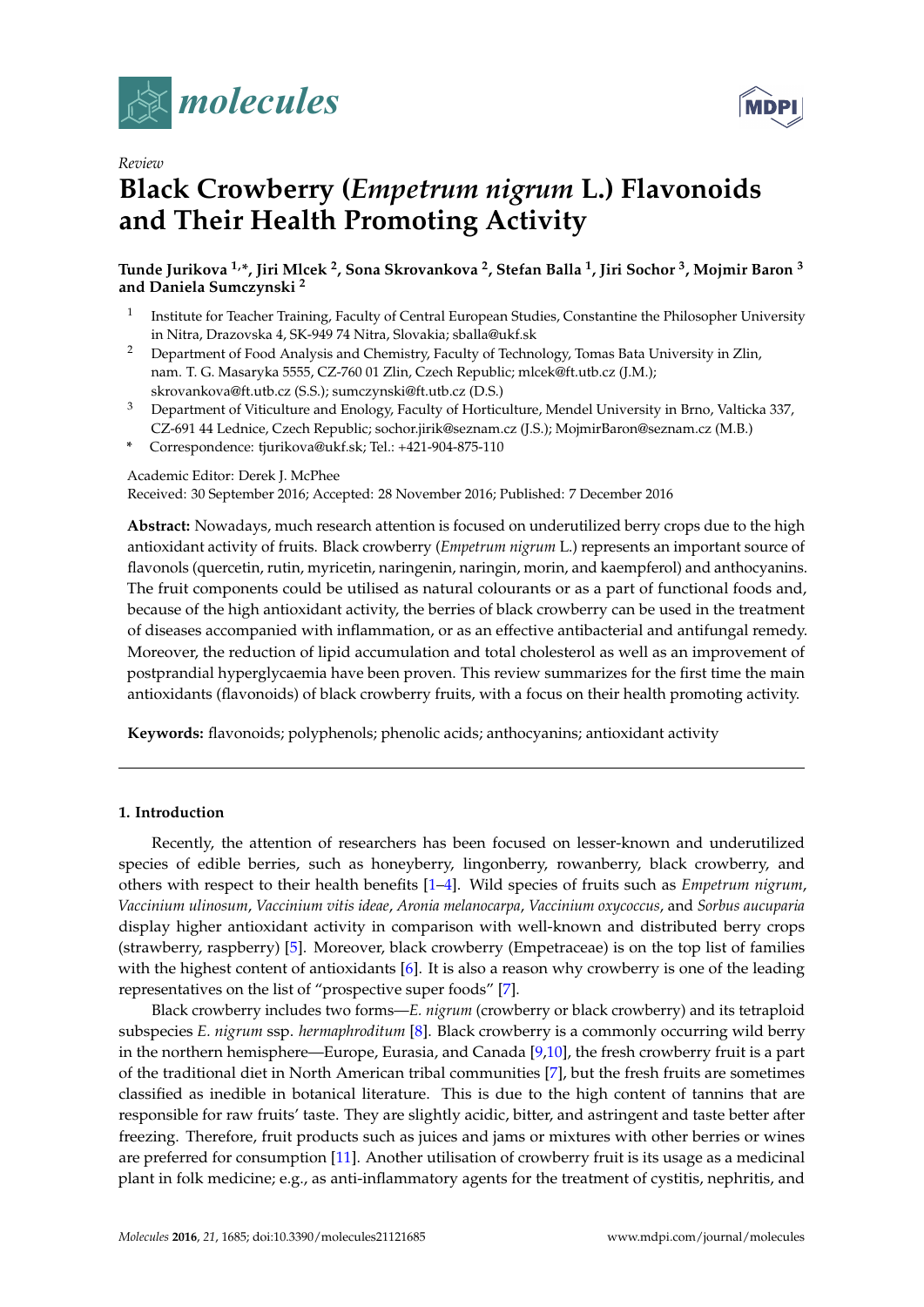urethritis, a practice in use in Korea [\[12\]](#page-8-8). The health promoting activity of the fruit is given by the high content of polyphenol compounds [\[13\]](#page-8-9)—especially flavonols (quercetin, kaempferol, and myricetin) and anthocyanins—that have content and structure similar to blueberry fruit [\[14](#page-8-10)[,15\]](#page-8-11). Despite the possibilities of fruit application, the crowberry is not commonly utilized in commercial products [\[11\]](#page-8-7). As mentioned above, fresh black crowberry fruits have the potential for utilisation in the future as a part of functional foods [\[16\]](#page-8-12) and they are also an effective component for the cosmetic and pharmaceutical industries [\[17\]](#page-8-13). Powdered dried fruits of *E. nigrum* could also be used as ingredients in functional foods [\[18\]](#page-8-14).

A summary of the main antioxidants—flavonoids—of black crowberry fruit together with the utilization of health promoting compounds has not yet been published. Moreover, this review brings a comparison of these bioactive compounds with components of other underutilized plant species. This could therefore help to clarify the position of black crowberry fruit with respect to anthocyanin content, as these are the most important flavonoids in the fruit.

#### **2. Overview of Main Polyphenols with Attention to Flavonoids**

Polyphenols (especially flavonoids) represent the main group of bioactive compounds of *Empetrum nigrum* fruit, and contribute to the high antioxidant and health promoting activities of plants [\[1,](#page-7-0)[4\]](#page-8-0).

#### *2.1. Polyphenols*

Polyphenols are the most significant bioactive compounds in black crowberry fruit. The total polyphenol content (TPC) of black crowberry fruit represents  $4.3 \pm 0.09$  mg GAE/g DW (gallic acid equivalent) in fresh fruit and 7.51  $\pm$  0.17 mg GAE/g DW in dried fruit [\[18\]](#page-8-14), although the total content of phenolic compounds in the leaves of black crowberry is higher than in the fruit. Park et al. examined the TPC of black crowberry fruit originating from Korea by Folin-Ciocalteu method, resulting in the content of  $39 \pm 2$  mg/100 g FW (fresh weight) of fruit [\[12\]](#page-8-8).

The fruit of black crowberry also represents a valuable source of anthocyanins (460 mg/100 g FW fruit) [\[19\]](#page-8-15). The content of flavonoids (as the predominant group of polyphenols) as catechin equivalent (CE)/g DW of fresh and dried *Empetrum* fruits was  $2.46 \pm 0.01$  and  $3.94 \pm 0.106$  mg CE/g DW, respectively [\[18\]](#page-8-14). Crowberries are further rich in flavonols [\[13](#page-8-9)[,20](#page-8-16)[,21\]](#page-8-17). Another group of polyphenols presented in black crowberry fruit are phenolic acids. Ogawa et al. [\[14\]](#page-8-10) identified caffeic, gallic, and protocatechuic acids in black crowberry samples. Laaksonen et al. [\[11\]](#page-8-7) detected the presence of the prevailing hydroxycinnamic acid and its conjugates—*p-*coumaric acid and caffeic acid in black crowberry fruit from northern Finland using high performance liquid chromatography (HPLC) method with DAD (diode array) detector. The total sum of phenolic acids reported by Dudone [\[22\]](#page-8-18), analysed by ultra-high performance liquid chromatography tandem mass spectrometry (UHPLC-MS/MS), was  $12.1 \pm 0.80$  mg/100 g FW. The experimental results showed *p*-coumaric acid as the major phenolic acid (8.33 ± 0.63 mg/100 g FW), and other forms of acid were present in lower amounts (*m*-coumaric  $1.33 \pm 0.09$  mg/100 g FW; coumaric acid glucoside  $1.14 \pm 0.03$  mg/100 g FW). Furthermore, they also detected *p*-hydroxybenzoic acid (0.47  $\pm$  0.03 mg/100 g FW), ferulic acid (0.21  $\pm$  0.01 mg/100 g FW), caffeic acid (0.18  $\pm$  0.01 mg/100 g FW), and protocatechuic acid (0.19  $\pm$  0.03 mg/100 g FW) [\[22\]](#page-8-18).

Most research concerning black crowberry polyphenol composition is performed in relation to another lesser known fruit species. Dudonne et al. [\[22\]](#page-8-18) provided a comparative study of the polyphenol composition for twelve native Canadian berries: Saskatoon berry, alpine bearberry, chokeberry, black crowberry, honeysuckle, chokecherry, cloudberry, elderberry, lowbush blueberry, alpine blueberry, lingonberry, and highbush cranberry. The TPC of black crowberry was analysed by Folin-Ciocalteu measurement (454  $\pm$  3.77 mg/100 g FW). The fruit had the third highest value after highbush cranberry  $(762 \pm 4.21 \text{ mg}/100 \text{ g}$  FW) and black chokeberry  $(603 \pm 14.9 \text{ mg}/100 \text{ g}$  FW). The measured value for black crowberry fruit is lower in comparison to Bakowska-Barczak's [\[23\]](#page-9-0) study of common Canadian berries (690 mg/100 g FW).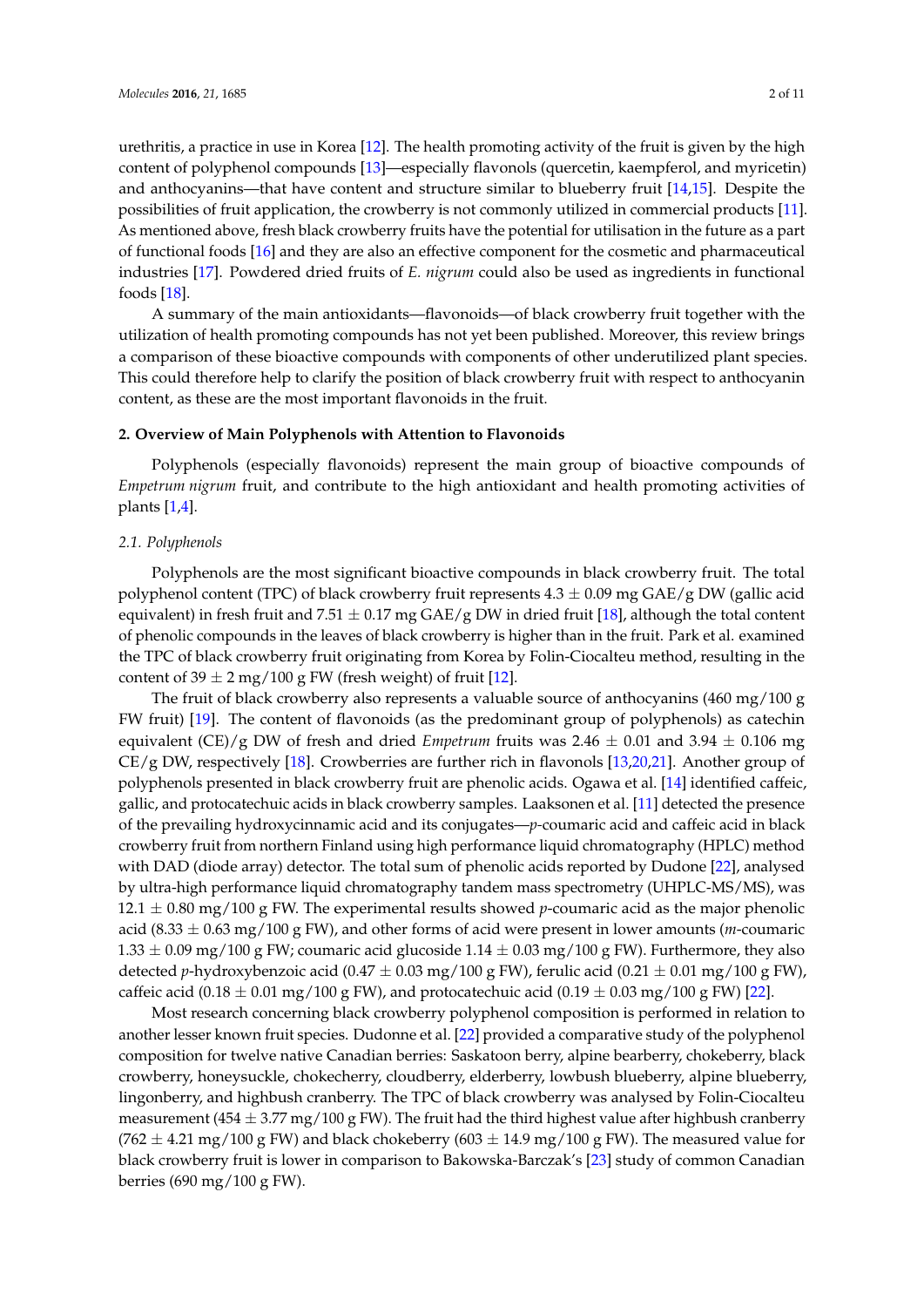However, the measurement of polyphenols and their composition could be varied depending on the climate. The content of polyphenols and their composition was also investigated in fruits ripened under tundra conditions. The concentration of stilbens increased under light grazing and warming. On the other hand, under the mentioned conditions, some parameters decreased, such as the concentration of flavonols and condensed tannins, with no change in total phenolic content. Under heavy grazing, a weak but consistent decrease among the different phenolic compound groups was evident, resulting in a decrease in total phenolics [\[24–](#page-9-1)[26\]](#page-9-2). The study of Kellogg et al. [\[25\]](#page-9-3) confirmed significant variation in anthocyanins (0.01–4.39 mg/100 g FW) and proanthocyanidins  $(0.74-6.25 \text{ mg/g FW})$ , depending on the site of cultivation. All research studies documented the exceptional position of black crowberry fruit in terms of polyphenol content, especially flavonoids and their significant changes under different climatic and site conditions.

### *2.2. Flavonoids*

Flavonoids represent the predominant group of phenolic compounds. Flavonols, flavan-3-ols, and anthocyanins are the most important flavonoids in crowberry fruit. A summary of *Empetrum nigrum* flavonoids is given in Table [1.](#page-3-0)

## 2.2.1. Flavonols

Flavonols are the most important group of flavonoids in black crowberry fruit. Ogawa et al. [\[14\]](#page-8-10) identified quercetin, rutin, myricetin, naringenin, naringin, catechin, morin, and kaemferol as the main flavonols of *Empetrum nigrum* fruits. A more detailed spectrum of black crowberry flavonoids was provided by HPLC-DAD analyses by Laakson et al. [\[11\]](#page-8-7). According to the authors, 35 flavonols were identified in the fruit of black chokeberry and were presented as glycosides, galactosides, glucosides, arabinosides, and xylosides of myricetin and quercetin; moreover laricitrin, isorhamnetin, and syringetin were also detected. Quercetin-3-*O*-galactoside and quercetin-3-*O*-glucoside were determined as main flavonols.

According to the results of the flavonoids of crowberry fruit originating from Korea [\[12\]](#page-8-8), determined by HPLC method, the content of quercetin and kaempferol was  $23 \pm 1.5$  mg/100 g FW or  $21.5 \pm 0.5$  mg/100 g FW, respectively. Dudonne et al. [\[22\]](#page-8-18) provided detailed UHPLC-MS/MS analyses of flavonols (37.2  $\pm$  2.89 mg/100 g FW), with quercetin as the predominant compound. In fruit samples, quercetin was present as quercetin-3-glucoside (13.6  $\pm$  0.99 mg/100 g FW), quercetin-3-arabinose  $(5.71 \pm 0.41 \text{ mg}/100 \text{ g} \text{ FW})$ , quercetin-3-xyloside  $(4.17 \pm 0.36 \text{ mg}/100 \text{ g} \text{ FW})$ , quercetin-3-galactoside  $(2.12 \pm 0.29 \,\text{mg}/100 \,\text{g} \text{FW})$ , quercetin-3-rhamnoside  $(0.45 \pm 0.04 \,\text{mg}/100 \,\text{g} \text{FW})$ , and free quercetin  $(0.48 \pm 0.07 \text{ mg}/100 \text{ g}$  FW). Kaempferol represented only a small part of the sample  $(0.72 \pm 0.3 \text{ mg}/100 \text{ g}$ 100 g FW), and was present in the glucoside and galactoside forms.

The total content of crowberry flavonols—quercetin, myricetin, and kaempferol—reached up to higher levels in comparison with commonly consumed fruits or vegetables such as onion, kale, and broccoli [\[20\]](#page-8-16). Mlcek et al. [\[27\]](#page-9-4) reported quercetin content above 20 mg/100 g FW in some berries and fruits, including black crowberry, lingonberry, cranberry, blueberry, blackcurrant, blue grapes, rosebud, apple, and apricot.

#### 2.2.2. Flavan-3-ols

In black crowberry fruit, flavan-3-ols represent the second most abundant group of flavonoids. Among flavan-3-ols in black crowberry fruit, epicatechin predominated, in quantities of  $7.09 \pm 0.41$  mg/100 g FW. That is a higher concentration compared to the amount found in Saskatoon berry, chokeberry, or honeysuckle [\[1](#page-7-0)[,3,](#page-8-19)[22\]](#page-8-18). Proanthocyanidins (0.74–6.25 mg/100 g FW) were present as the A-type proanthocyanidin polymers analysed by HPLC and LC-MS (liquid chromatography tandem mass spectrometry) [\[25\]](#page-9-3).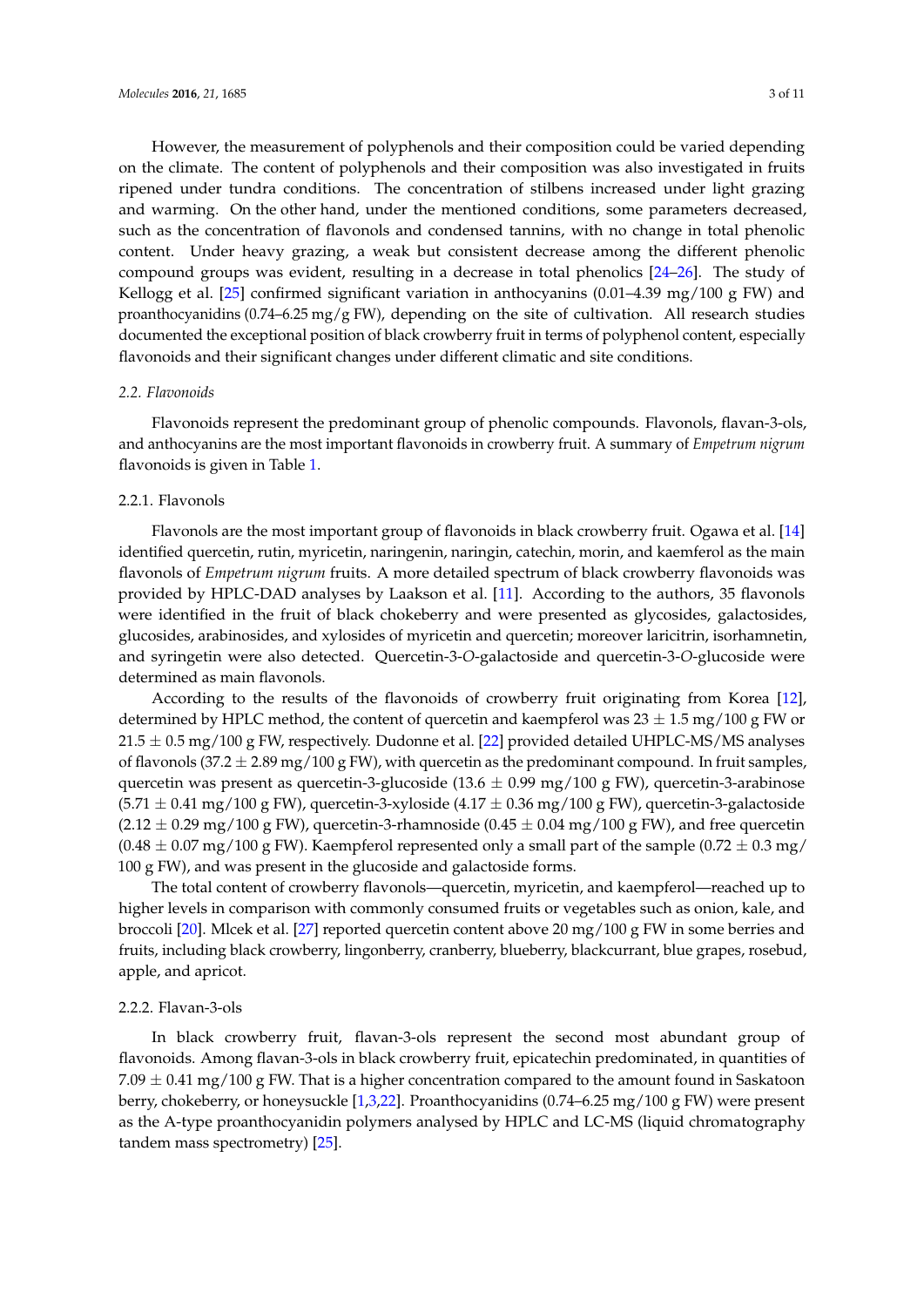#### 2.2.3. Anthocyanins as the Main Antioxidants of Crowberry Fruit

Black crowberry is a unique and exceptional source of anthocyanins. Crowberry fruit has high levels of anthocyanin pigments in the skin, which have potential as natural food colourants and food additives [\[18\]](#page-8-14).

The first attempt to quantify anthocyanins comes from Linko et al. and Käppa et al. [\[15,](#page-8-11)[19\]](#page-8-15). The fruits of *Empetrum nigrum* subsp. *hermaphroditum* (Hagerup Böcker) were extracted by ethanol and acetic acid and purified by extraction on Ionex. Separation and analyses of aglycones were provided by HPLC method, and glycoside units were analysed by GLC-MS (gas liquid chromatography tamdem mass spectrometry). Researchers identified 12 acetylated monosides: glucosides, galactosides, arabinosides of delphinidin, petunidin, cyanidin, peonidine, and malvidine. The three main anthocyanins of *Empetrum nigrum* fruit were galactosides of cyanidin, delphinidin, and malvidin, which formed about 60% of total anthocyanins. More detailed identification and quantification of individual anthocyanidins was provided by Ogawa et al., using 80% methanol with 0.5% acetic acid for extraction [\[14\]](#page-8-10). They identified thirteen kinds of anthocyanins (in accordance with the results of experiments provided by Laaksonen et al. [\[28\]](#page-9-5) and Heyman et al. [\[29\]](#page-9-6)), with the highest concentration in the press residue of juice.

Generally, anthocyanins are present in the form of glycosides in the majority of berry crops [\[28\]](#page-9-5). The predominant anthocyanins are represented by galactosides—cyanidin-3-galactoside and delphinidin-3-galactoside—in amounts more than 24% of the total anthocyanin content (8.04 and 8.62 mg/g extract, respectively) [\[14,](#page-8-10)[19,](#page-8-15)[30\]](#page-9-7). In recent studies by Kellogg et al. and Koskela et al. [\[25](#page-9-3)[,31\]](#page-9-8), there were 15 anthocyanins identified in crowberry juice. The total content of anthocyanins represented 127.6  $\pm$  1.4 mg/100 mL of fresh juice (quantified as cyanidin-3-glucoside equivalents). Thus, the conclusion is that the 3-galactosides of malvidin, delphinidin, cyanidin, petunidin, and peonidin were the most frequent, followed by 3-arabinosides and 3-glucosides of the same anthocyanidins [\[32\]](#page-9-9).

<span id="page-3-0"></span>

| <b>Detected Phenolic Compounds</b> | Literature Source                                                                          |  |
|------------------------------------|--------------------------------------------------------------------------------------------|--|
| <b>Flavonols</b>                   |                                                                                            |  |
| Ouercetin                          | $23 \pm 1.5 - 37.2 \pm 2.89$ mg/100 g FW<br>Park et al. [12], Dudonne et al. [22]          |  |
| Kaempferol                         | $21.5 \pm 0.5$ mg/100 g FW Park et al. [12]                                                |  |
|                                    | Flavan-3-ols                                                                               |  |
| Epicatechin<br>Proanthocyanidins   | 7.09 $\pm$ 0.41 mg/100 g FW Dudonne et al. [22]<br>0.74–6.25 mg/g FW Kellogg et al. $[25]$ |  |
| Anthocyanins                       | $41.8 \text{ mg/g}$ extract Koponen et al. [33]<br>503 mg/100 g FW Dudonne et al. [22]     |  |

**Table 1.** Overview of main black crowberry (*Empetrum nigrum*) flavonoids (total content).

There are interesting comparative studies of anthocyanin quantification and identification among berry crops. The fruits of black crowberry together with bilberry [\[9\]](#page-8-5) present an important source of galactosides of delphinidines—the main representative of the berry crop. The total anthocyanin content of black crowberry (41.8 mg/100 g extract) is very similar to bilberry (38.8 mg/100g), which represents one of the richest sources of anthocyanins [\[13](#page-8-9)[,14,](#page-8-10)[33\]](#page-9-10). The results of the experiment of Ogawa et al. [\[14\]](#page-8-10) showed that the total amount of anthocyanins in black crowberry fruit was the highest among nine analysed berry crops (2.5–38.8 mg/g of extract). On the basis of detailed analyses of the anthocyanins of Scandinavian berry crops, in black crowberry, petunidin-3-galactoside is present in relatively high amounts in comparison with other berry crops [\[21\]](#page-8-17).

Anthocyanins in black crowberry, chokeberry, and blackcurrant juices are often analysed by high performance liquid chromatography coupled with mass spectrometry. The experimental results showed that crowberry juice had a more variable anthocyanin profile compared to chokeberry and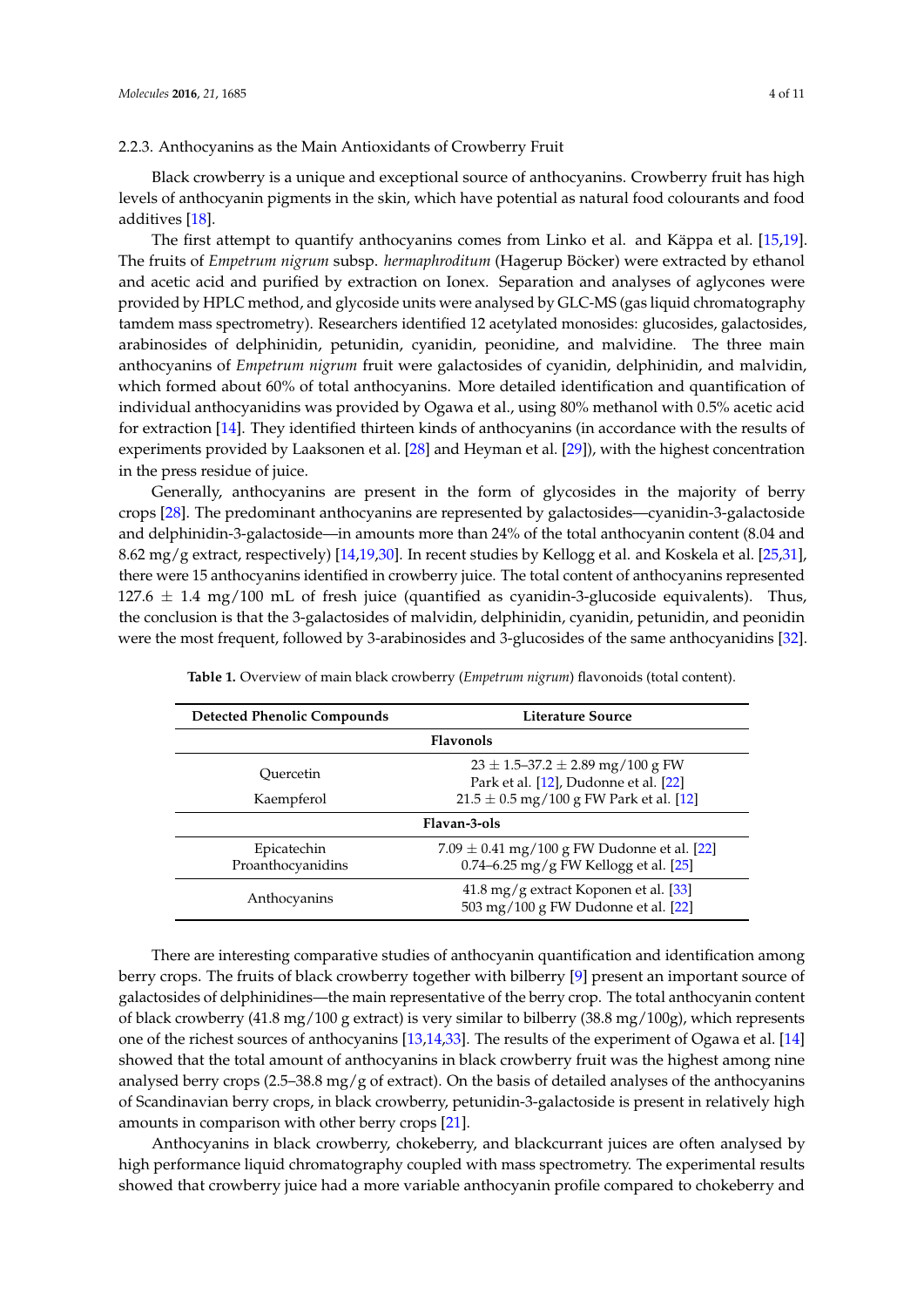blackcurrant juices. In fruit juices, the total anthocyanin content varied from 44.8 to 128 mg/100 mL, with the highest value in crowberry juice. Generally, cyanidin-3-galactoside was the most abundant in lingonberry, alpine bearberry, Saskatoon berry, chokeberry, and black crowberry [\[32\]](#page-9-9). One of the most comprehensive research works of Bae et al. [\[30\]](#page-9-7) compared the anthocyanin content of black crowberry with four major berry species—Korean black raspberry, mulberry, strawberry, and blueberry. The experimental results proved that black crowberry displayed the highest anthocyanin content. In their

study, Dudonne et al. [\[22\]](#page-8-18) investigated the anthocyanin content and anthocyanidin spectrum of twelve native Canadian berries. Anthocyanin contents reached values from 2 to 503 mg/100 g FW, with the highest content in black crowberry. Anthocyanins are highly unstable and very susceptible to degradation. The stability of crowberry

anthocyanins was examined by Kallio et al. [\[34\]](#page-9-11) in relation to storage temperature, the presence of ascorbic acid, and Fe<sup>3+</sup> and Al<sup>3+</sup> ions. Authors found out that the half-life ( $t_{1/2}$ ) of pure untreated crowberry juice was 4–6 weeks. When 90% of the oxygen was removed, the stability was improved by a factor of 3 to 4. Glucosides and galactosides had a longer degradation half-life than arabinosides. The presence of  $Fe<sup>3+</sup>$  and  $Al<sup>3+</sup>$  ions increased the stability of anthocyanins, but significantly decreased the colour shade of the juice. In the dark-coloured crowberry juice, the total anthocyanin content constitutes about 45%–50% of the fruit juice. Due to the relatively bland taste of the juice it may have future use as a natural food colourant [\[14](#page-8-10)[,35\]](#page-9-12).

Hellstrom et al. [\[32\]](#page-9-9) compared the stability of chokeberry, blackcurrant, and crowberry juices. The results of the experiment showed that the optimal stability for chokeberry juice is  $t_{1/2}$  for total anthocyanins = 6.7 weeks at 21 °C; 23.8 weeks at 9 °C; and 32.5 weeks at 4 °C) whilst in blackcurrant it is  $t_{1/2}$  = 3.0 weeks at 21 °C; 11.5 at 9 °C; and 20.3 weeks at 4 °C, respectively, and in crowberry juice is  $t_{1/2}$  = 2.2 weeks at 21 °C; 7.3 at 9 °C; and 12.3 weeks at 4 °C, respectively.

Crowberry fruit can be utilised as a natural colour enhancer; a summary of the main anthocyanins in the fruit of black crowberry is depicted in Table [2.](#page-4-0)

<span id="page-4-0"></span>

| <b>Detected Anthocyanins</b> | Literature Source                                                                                                                                |
|------------------------------|--------------------------------------------------------------------------------------------------------------------------------------------------|
| Cyanidin-3-galactoside       | Kellogg et al. [25], Koskela et al. [31], Ogawa et al. [14], Helstrom et al. [32], Heyman et al. [29],<br>Dudonne et al. [22]                    |
| Cyanidin-3-glucoside         | Ogawa et al. [14], Kellogg et al. [25], Helstrom et al. [32], Heyman et al. [29]                                                                 |
| Cyanidin-3-arabinoside       | Ogawa et al. [14], Kellogg et al. [25], Koskela et al. [31], Helstrom et al. [32], Heyman et al. [29],<br>Dudonne et al. [22]                    |
| Delphinidin-3-galactoside    | Kappa et al. [19], Ogawa et al. [14], Kellogg et al. [25], Koskela et al. [31], Helstrom et al. [32],<br>Heyman et al. [29], Dudonne et al. [22] |
| Delphinidin-3-glucoside      | Kappa et al. [19], Ogawa et al. [14], Kellogg et al. [25], Koskela et al. [31], Helstrom et al. [32],<br>Heyman et al. [29]                      |
| Delphinidin-3-arabinoside    | Kappa et al. [19], Ogawa et al. [14], Kellogg et al. [25], Koskela et al. [31], Helstrom et al. [32],<br>Heyman et al. [29], Dudonne et al. [22] |
| Peonidin-3-galactoside       | Ogawa et al. [14], Kellogg et al. [25], Koskela et al. [31], Helstrom et al. [32], Heyman et al. [29],<br>Dudonne et al. [22]                    |
| Peonidin-3-arabinoside       | Kellogg et al. [25], Koskela et al. [31], Helstrom et al. [32], Heyman et al. [29], Dudonne et al. [22]                                          |
| Peonidin-3-glucoside         | Kellogg et al. [25], Koskela et al. [31], Helstrom et al. [32], Heyman et al. [29]                                                               |
| Petunidin-3-galactoside      | Kappa et al. [19], Ogawa et al. [14], Kellogg et al. [25], Koskela et al. [31], Helstrom et al. [32],<br>Heyman et al. [29], Dudonne et al. [22] |
| Petunidin-3-glucoside        | Kappa et al. [19], Ogawa et al. [14], Kellogg et al. [25], Koskela et al. [31], Helstrom et al. [32],<br>Heyman et al. [29]                      |
| Petunidin-3-arabinoside      | Kappa et al. [19], Ogawa et al. [14], Kellogg et al. [25], Koskela et al. [31], Helstrom et al. [32],<br>Heyman et al. [29]                      |
| Malvidin-3-arabinoside       | Kappa et al. [19], Ogawa et al. [14], Kellogg et al. [25], Koskela et al. [31], Helstrom et al. [32],<br>Heyman et al. [29], Dudonne et al. [22] |
| Malvidin-3-galactoside       | Kappa et al. [19], Kellogg et al. [25], Koskela et al. [31], Helstrom et al. [32], Heyman et al. [29],<br>Dudonne et al. [22]                    |
| Malvidin-3-glucoside         | Kappa et al. [19], Kellogg et al. [25], Koskela et al. [31], Helstrom et al. [32], Heyman et al. [29]                                            |

### **Table 2.** Anthocyanins in *Empetrum nigrum* fruits.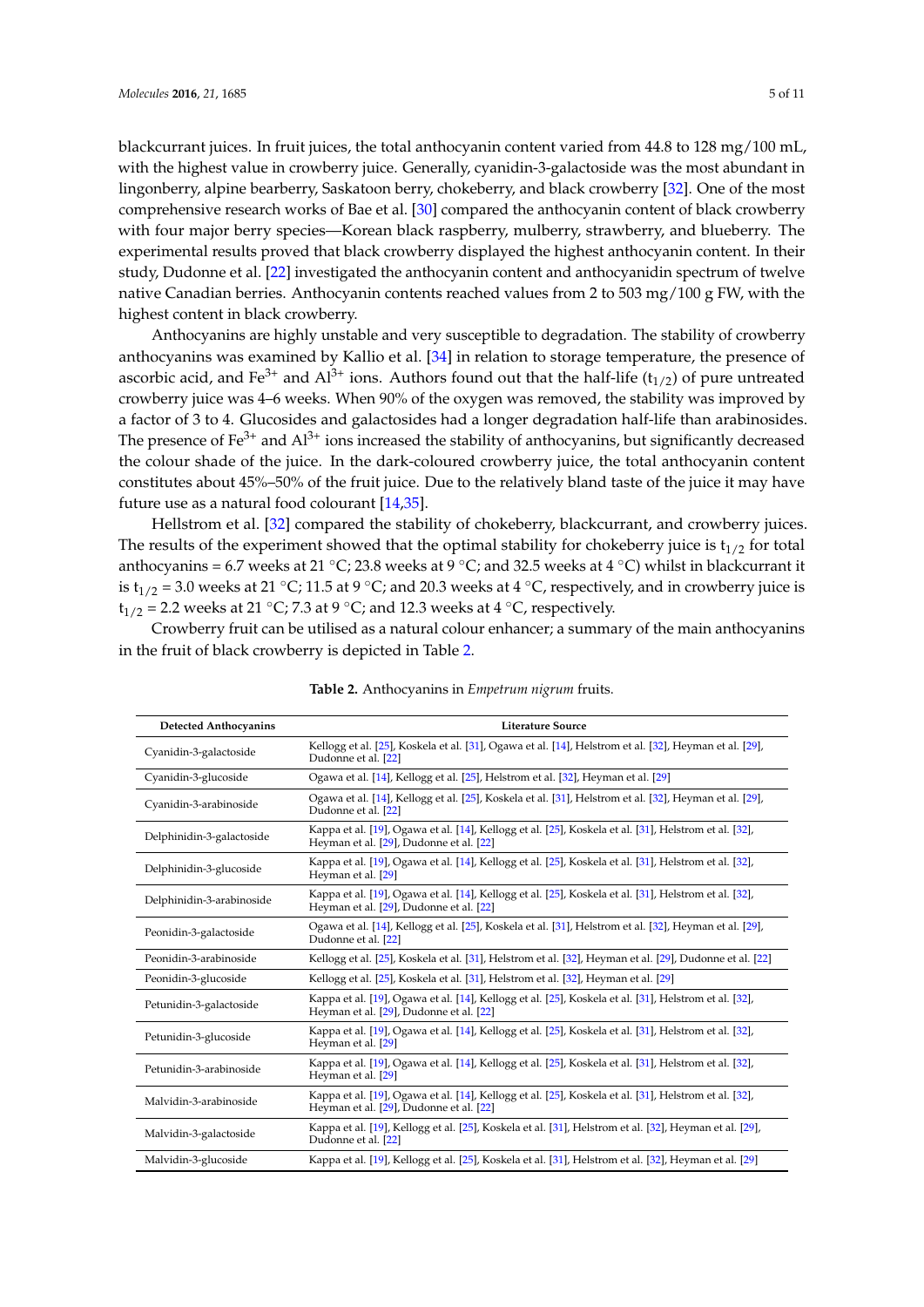#### **3. Antioxidant Activity of Crowberry Fruits**

The evaluation of the antioxidant activity of fruits is a way of expressing the biological activity of fruit that should be coupled with the study of the major biologically active substances [\[36–](#page-9-13)[39\]](#page-9-14) to provide comprehensive insight. In the case of black crowberry, fruit flavonoids predominate.

The extract of crowberry fruits restores the activity of cellular antioxidant enzymes, such as superoxide dismutase, catalase, glutathione peroxidase, and heme oxygenase-1 [\[40\]](#page-9-15), and therefore it effectively suppresses hydrogen peroxide and ultraviolet B (UVB) induced cell damage [\[40,](#page-9-15)[41\]](#page-9-16). Park et al. [\[12\]](#page-8-8) studied 1,1-diphenyl-2-pycryl-hydrazyl (DPPH) scavenging activity, anti-low-density lipoprotein (LDL) oxidation activity, and protective effects of  $H_2O_2$ -induced cytotoxicity using fruit extracts of black crowberry from Korea. The fruit extract displayed a strong antioxidative effect in the free radical scavenging and superoxide dismutase (SOD)-like enzyme. The black crowberry fruit extract also inhibited lipid peroxidation in human LDL, detected as a reduction in malondialdehyde production [\[28,](#page-9-5)[38\]](#page-9-17).

The total antioxidant activity in the crowberry (*Empetrum hermaphroditum*) (9.63 mmol/L) was reported to be higher than in blackcurrant (5.49 mmol/L), blueberry (7.57 mmol/L), strawberry (7.01 mmol/L), and raspberry (4.01 mmol/100 mL) [\[42\]](#page-9-18). All radical scavenging methods (DPPH, 2,2'-azino-bis(3-ethylbenzothiazoline-6-sulfonic acid (ABTS) and ferric reducing ability of plasma (FRAP) tests) displayed the strongest antioxidant activity of crowberry, compared to other berry crops such as blackberry, bilberry, blackcurrant, blueberry, mulberry, raspberry, cranberry, and red currant. Antioxidant potencies were indicated as a percentage of radical quenching activity (DPPH and ABTS) and mg Trolox equivalent/mL. These results suggest that the crowberry is one of the most powerful antioxidant berries [\[14\]](#page-8-10).

Hakkinen et al. [\[10\]](#page-8-6) found that the extracts of crowberry, cloudberry, whortleberry, aronia, rowanberry, and cranberry possess high antioxidant activity. Among 92 edible plant materials studied by Kakhonen et al. [\[21\]](#page-8-17) (berries, fruits, vegetables, herbs, cereals, tree materials, plant sprouts, and seeds), berry crops—especially aronia and crowberry showed exceptionally high antioxidant activity and TPC (GAE  $>$  20 mg/g).

Polyphenolic compounds are a major group of secondary metabolites that mostly contribute to the antioxidant activity of crowberry. Black crowberry fruit showed a good correlation of free radical scavenging activity with TPC and TFC (total flavonoid content) ( $r^2$  = 0.921 and 0.890, respectively, with significance at *p* < 0.001) [\[17,](#page-8-13)[30\]](#page-9-7).

### **4. Health Promoting Activity of Black Crowberry Fruit**

Berries of black crowberry—in relation to their high flavonoid content—are reported to have potential health-promoting effects, such as antioxidative, anti-inflammatory, and anticarcinogenic effects [\[4\]](#page-8-0).

In folk medicine, the fruits of black crowberry are utilized for the treatment of epileptic and paralytic states. Crowberry extract is a part of an homeopathic drug for the treatment of epilepsy in Russia (Empetrin). It also displays astringent and diuretic properties [\[43\]](#page-9-19).

Crowberry has been used in folk medicine to treat inflammatory diseases [\[44\]](#page-10-0). Hyun et al. [\[17\]](#page-8-13) tried to clarify the anti-inflammatory activity of the crowberry aerial part extract. RAW 264.7 cells were stimulated with LPS (lysophosphatidylcholine) in the presence of the crude methanolic extract and its fractions at various concentrations, followed by determination of NO production in the LPS-stimulated cells. The results proved that aerial part extract of crowberry suppresses the secretion of pro-inflammatory mediator from LPS-stimulated cells. The crude MeOH extract and EtOAc fraction at 200 µg/mL inhibited LPS-induced NO production by 82% and 60%, respectively.

The most-studied activity in black crowberry fruit is antimicrobial (AM) and antifungal activity, firstly published by and Maatsuura et al. [\[45\]](#page-10-1). The antimicrobial activity of berries is given by multiple mechanisms of bioactive compounds and their synergies, such as weak organic acids, phenolic acids,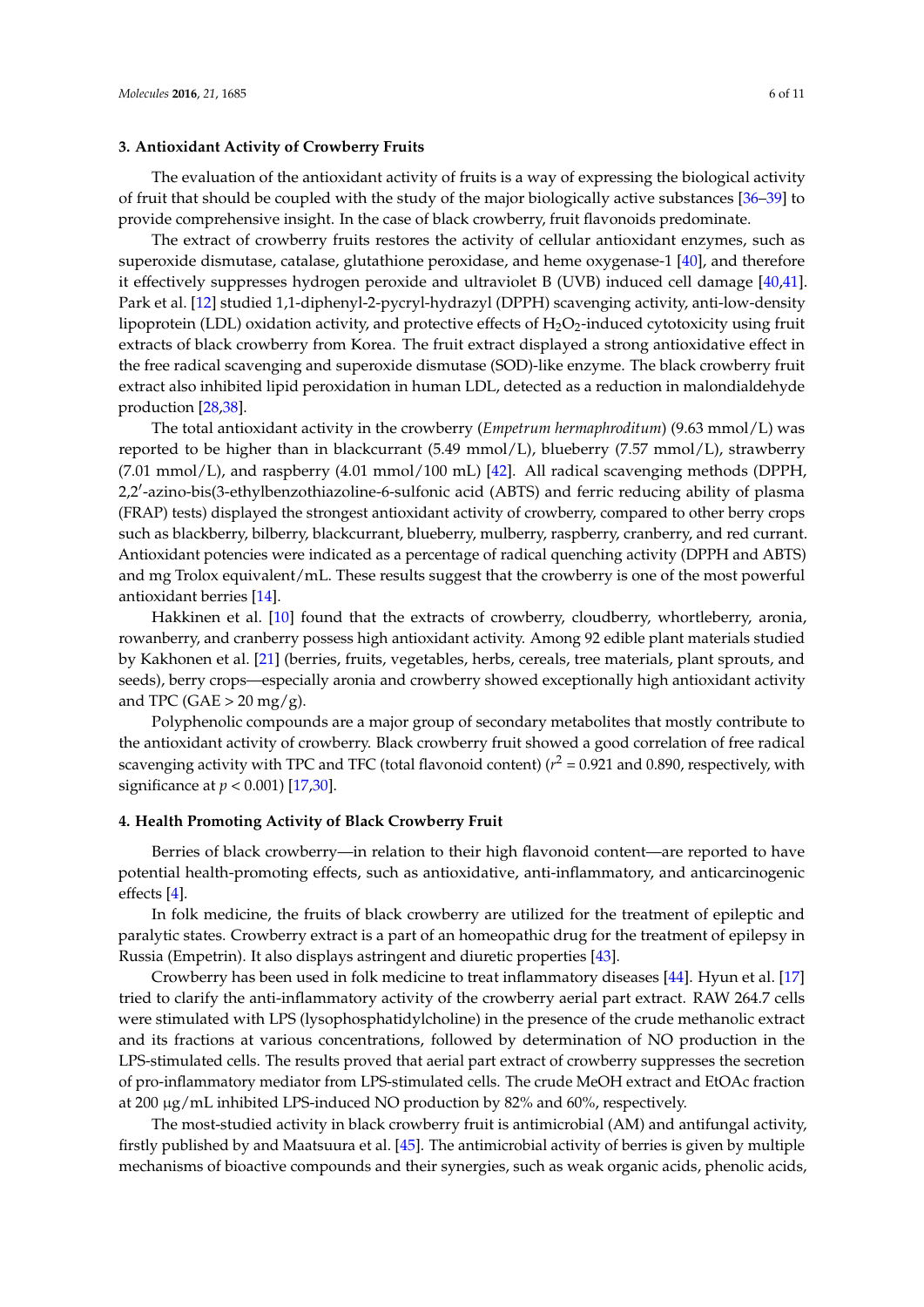and tannins and their complexes in different chemical forms; therefore, the antimicrobial effects of chemically complex compounds must be critically analysed [\[46\]](#page-10-2).

Rauha et al. [\[47\]](#page-10-3) studied the phenolic spectrum of berry extracts (cloudberry, raspberry, and crowberry) using the agar diffusion method, and showed their antibacterial effects against several bacterial strains. Liisa et al. [\[46\]](#page-10-2) examined the antimicrobial activity of phenolic extracts of 12 Nordic fruit species, including black crowberry fruit. The results of the experiments showed strong inhibition against *Bacillus cereus* and weak inhibition against *Campylobacter jejuni*. Another similar study by Rauha et al. [\[47\]](#page-10-3) proved that the methanolic extract of crowberry flavonoids has slight antimicrobial activity (1–3 mm and more inhibition zone of methanol) against *Staphylococcus aureus*, *Staphylococcus epidermis*, and *Escherichia coli*, moderate antimicrobial activity (3–4 mm) against *Bacillus subtilis*, and clear antimicrobial activity (4–10 mm) against *Micrococcus luteus*. The juice of black crowberry is also effective against pneumococcal infections.

Paudel et al. [\[48\]](#page-10-4) studied the antimicrobial activity against *Staphylococcus aureus*, *Candida albicans*, and *E. coli* within 51 species of higher plants collected from the Oymyakon region of the Republic of Sakha (Yakutia) and Russia. The results were evaluated according to the size of the inhibition zone. The findings showed that only two species of higher plants—*Empetrum nigrum* and *Cassiope tetragona*—displayed very strong AM activity against *S. aureus* (inhibition zone: ≥20 mm) and moderate AM activity against *C. albicans* (inhibition zone: 10 mm).

Huttunen et al. [\[49\]](#page-10-5) compared the inhibitory activity of cranberry, bilberry, and crowberry (*E. nigrum* and *E. hermaphroditum* L.) juice fractions against *Streptococcus pneumoniae.* Human bronchial cells (Calu-3) were used as an adhesion model. All studied berry juices showed remarkable antiadhesive and AM activity. Pneumococcal growth was totally inhibited at a concentration of ~86 mg/g polyphenolic fraction of *Empetrum nigrum* juice. The strongest effect was displayed by the cranberry juice fraction. Gordien et al. [\[50\]](#page-10-6) studied different extracts from plants, lichens, and fungal endophytes of Scottish provenance for activity against *Mycobacterium aurum* and *M. tuberculosis* H(37)Rv. The results of the experiment showed that the highest activity against *M. tuberculosis* was noticed for extracts of *C. arbuscula*, *E. nigrum*, and *J. communis* roots, *Calluna vulgaris* aerial parts, and *Myrica* gale roots and stems (93% to 99% inhibition at 100  $\mu$ g/mL). The fruit of black crowberry also contains 2'-methoxy-4'-hydroxy-α- and β-dihydrochalcone with antimicrobial activity [\[51\]](#page-10-7). Anti-mycobacterial activity of the plant extract was given by the presence of two chalcone derivatives that exhibited selective anti-mycobacterial activity ( $IC_{50}$  values of 23.8 and 32.8  $\mu$ M, respectively) in comparison to mammalian (HEK 293) cells (IC $_{50}$  values of 109 and 249  $\mu$ M, respectively), which was confirmed by a study by Li et al. [\[52\]](#page-10-8).

The anticancer activity of ethyl acetate extract of *Empetrum nigrum* fruit is based on protective actions against UVB radiation in human HaCaT keratinocytes (aneuploid immortal keratinocyte cell line from adult human skin) [\[41\]](#page-9-16). Several authors have described more mechanisms of *E. nigrum*'s activity such as absorbing UVB radiation and scavenging UVB-induced intracellular reactive oxygen species (ROS) in HaCaT keratinocytes. Moreover, *E. nigrum* protected HaCaT keratinocytes in the level of cellular components (e.g., against peroxidation of lipids, modification of proteins, and breakage of DNA strands) following UVB irradiation and against UVB-induced apoptotic cell death [\[41\]](#page-9-16). In addition, *E. nigrum* recovered cell viability by inhibiting apoptosis after cells were exposed to radiation. *E. nigrum* treatment also reduced γ-radiation-induced Bax proteins (apoptosis regulator), and caspase 9 and 3 expression in irradiated cells. The mechanism of the anti-apoptotic effect of *E. nigrum* is given by the inhibition of mitogen-activated protein kinase-4 (MKK4/SEK1)-c-Jun N-terminal kinase (JNK) cascades induced by  $\gamma$ -radiation [\[40\]](#page-9-15).

The black crowberry can be utilised in food processing as well. Wines made from a mixture of crowberry and blackcurrants have slightly higher antioxidant activity compared to red grape wines [\[53\]](#page-10-9). The studies of Eiro et al. and Rein et al. [\[54](#page-10-10)[–56\]](#page-10-11) proved that the addition of crowberry juice improved the colour quality of blackcurrant wine, significantly enhancing the colour. The colour of enhanced wine was about 35% more intense in comparison with plain black currant juice. The colour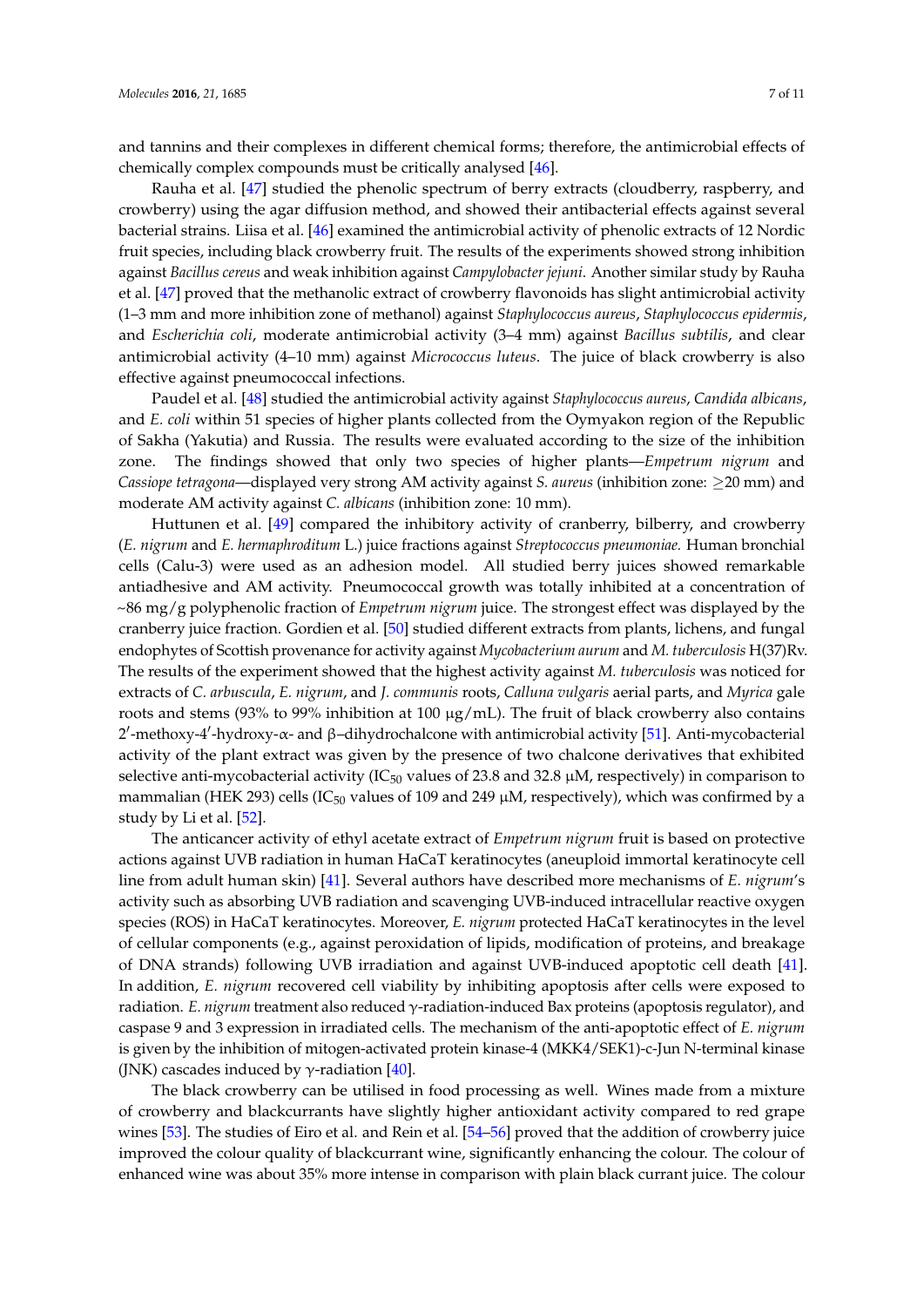intensity of blackcurrant wine enriched with crowberry juice decreased by about 60% after six months of storage. This is an indication of copigmentation reactions taking place during fermentation and storage of the blackcurrant wines.

Black crowberry fruit also seems to be an effective antidiabetic agent in fortified preparations of functional drinks. Torronen et al. [\[16\]](#page-8-12) studied the effect of fortification of blackcurrant juice by black crowberry powdered fruit extract and its effect on polyphenol composition, urinary and plasma phenolic metabolites, and postprandial glycaemic response in healthy subjects. The TPC was doubled after the juice fortification process, from 159 up to 293 mg/100 mL. Urinary metabolites such as dihydroxybenzoic acid sulphate and dihydroxyphenylacetic acid sulphate increased after intake, and were present in higher levels after intake of the fortified juice. Compared to pure blackcurrant juice, the fortified juice elicited slightly attenuated and sustained plasma glucose and insulin responses. The mixture of crowberry and blackcurrant improved postprandial glycemic response of a 36 g sugar dose, due to increased bioavailability of polyphenols [\[57\]](#page-10-12). The ethanolic fraction of the aerial part of the black crowberry plant displays high-level  $\alpha$ -glucosidase inhibitory activity. This indicates that crowberry can potentially reduce postprandial hyperglycemia by delaying carbohydrate digestion, and can be utilised as an alternative antidiabetic drug [\[17\]](#page-8-13).

Proanthocyanidin-enriched extracts of alpine blueberry and black crowberry were found to reduce lipid accumulation in mouse adipocytes, in a positive correlation with total Proanthocyanidin content [\[25\]](#page-9-3).

Human studies of the antioxidant effect of black crowberry fruit were provided by Park et al. [\[12\]](#page-8-8). They evaluated the effect of crowberry on antioxidative activities, homocysteine level, and lipid profile of subjects. Fifty-one healthy volunteers consumed 2 g of powdered crowberry every day for four weeks. The research results proved that regular crowberry consumption caused a significant increase in total antioxidant status and superoxide dismutase. Moreover, the level of total cholesterol and low-density lipoprotein significantly decreased. The differences in levels of antioxidant markers and lipid profiles taken before and after crowberry intake were considerable. After crowberry intake, the levels of homocysteine (Hcy), catalase, triglyceride, and LDL significantly decreased.

Crowberries are good dietary sources of natural antioxidants with a dominant composition of flavonoids,  $\alpha$ -glucosidase inhibitory, and anti-inflammatory components, suggesting that crowberry consumption can be a potential natural way to improve human health [\[17\]](#page-8-13).

#### **5. Conclusions**

There is a current preference for the use of lesser-known fruits like black crowberry in fruit production. This is because this species contains great amounts of biologically active substances, especially flavonoids (flavonols and anthocyanins), that display high antioxidant activity. For this reason, crowberry has a promising potential for future utilization as an alternative herbal drug displaying antidiabetic and antibiotic effect. Moreover, this species displays anti–inflammatory and anticancer activity, and has a positive effect on lipid metabolism. Crowberry extract can also find use as a nutraceutical component or for functional foods.

**Acknowledgments:** This research was supported by the internal grant of TBU in Zlín No. IGA/FT/2016/008, IGA 11/2016/591 ZF MENDELU and KEGA 038SPU-4/2014.

**Conflicts of Interest:** The authors declare no conflict of interest.

#### **References**

<span id="page-7-0"></span>1. Jurikova, T.; Rop, O.; Mlcek, J.; Sochor, J.; Balla, S.; Szekeres, L.; Hegedusova, A.; Hubalek, J.; Adam, V.; Kizek, R. Phenolic profile of edible honeysuckle berries (genus *Lonicera*) and their biological effects. *Molecules* **2012**, *17*, 61–79. [\[CrossRef\]](http://dx.doi.org/10.3390/molecules17010061) [\[PubMed\]](http://www.ncbi.nlm.nih.gov/pubmed/22269864)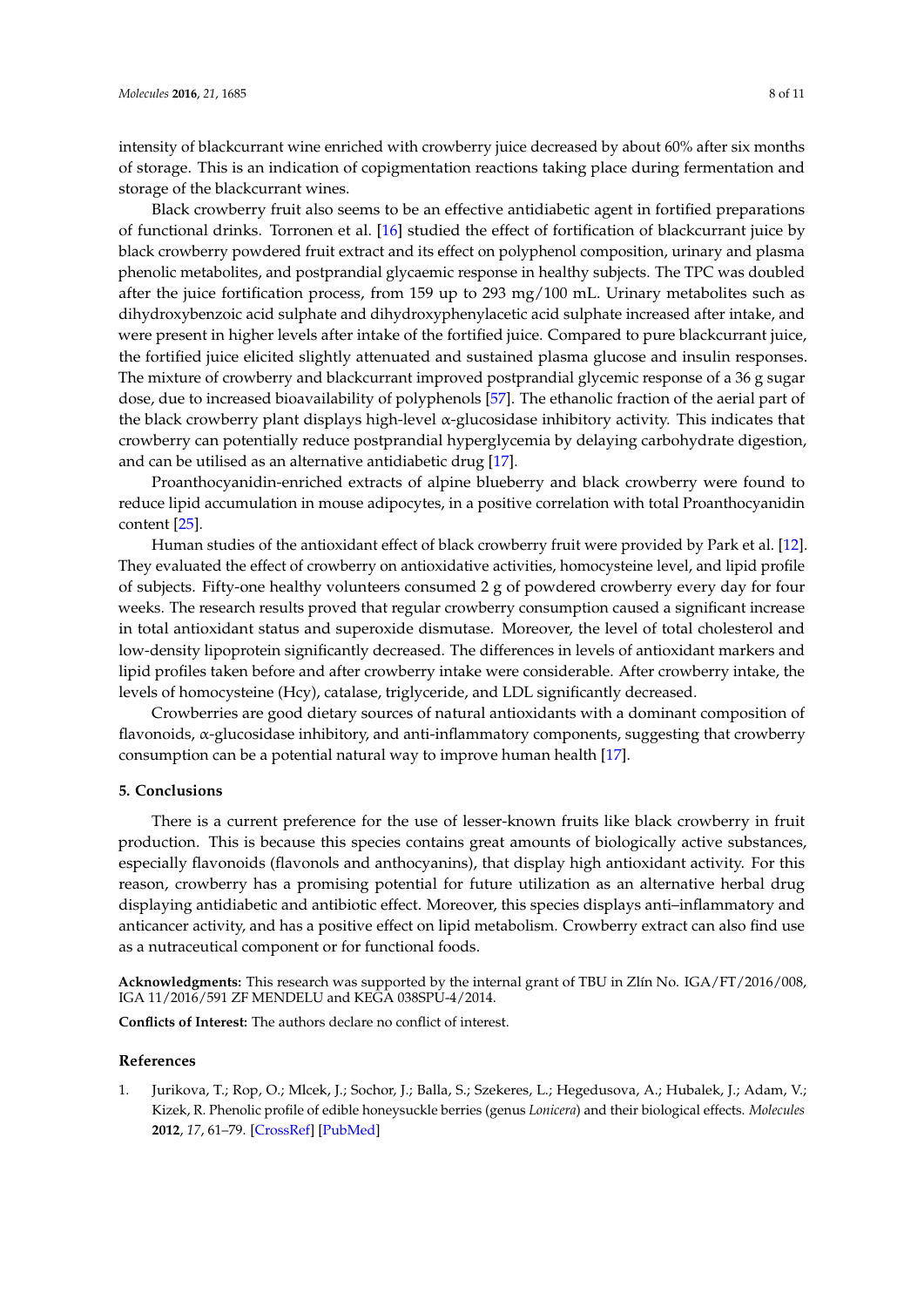- 2. Jurikova, T.; Sochor, J.; Rop, O.; Mlček, J.; Balla, S.; Szekes, L.; Zitný, R.; Zitka, O.; Kizek, R. Evaluation of polyphenolic profile and nutritional value of non-traditional fruit species in the Czech republic—A comparative study. *Molecules* **2012**, *17*, 8968–8981. [\[CrossRef\]](http://dx.doi.org/10.3390/molecules17088968) [\[PubMed\]](http://www.ncbi.nlm.nih.gov/pubmed/22842642)
- <span id="page-8-19"></span>3. Jurikova, T.; Balla, S.; Sochor, J.; Pohanka, M.; Mlcek, J.; Baron, M. Flavonoid profile of saskatoon berries (*Amelanchier alnifolia* Nutt.) and their health promoting effects. *Molecules* **2013**, *18*, 12571–12586. [\[CrossRef\]](http://dx.doi.org/10.3390/molecules181012571) [\[PubMed\]](http://www.ncbi.nlm.nih.gov/pubmed/24126375)
- <span id="page-8-0"></span>4. Skrovankova, S.; Sumczynski, D.; Mlcek, J.; Jurikova, T.; Sochor, J. Bioactive compounds and antioxidant activity in different types of berries. *Int. J. Mol. Sci.* **2015**, *16*, 24673–24706. [\[CrossRef\]](http://dx.doi.org/10.3390/ijms161024673) [\[PubMed\]](http://www.ncbi.nlm.nih.gov/pubmed/26501271)
- <span id="page-8-1"></span>5. *Fruit and Vegetable Phytochemicals—Chemistry, Nutritional Value and Stability*; de la Rosa, L.A.; Alvarez-Parrilla, E.; Gonzalez-Aguilar, G.A. (Eds.) Willey-Blackwell: Ames, IA, USA, 2010; p. 357.
- <span id="page-8-2"></span>6. Halvorsten, B.L.; Holte, K.; Myhrstad, M.C.; Barikno, I.; Hvattum, E.; Remberg, S.F.; Wold, A.B.; Haffner, K.; Baugerod, H.; Andersen, L.F.; et al. A systematic screening of total antioxidants in dietary plants. *J. Nutr.* **2002**, *132*, 461–471.
- <span id="page-8-3"></span>7. Seeram, N.P. Berry fruits: Compositional elements, biochemical activities, and the impact of their intake on human health, performance, and disease. *J. Agric. Food Chem.* **2008**, *56*, 627–629. [\[CrossRef\]](http://dx.doi.org/10.1021/jf071988k) [\[PubMed\]](http://www.ncbi.nlm.nih.gov/pubmed/18211023)
- <span id="page-8-4"></span>8. Fin, C. *Empetrum nigrum* crowberry. In *The Encyclopedia of Fruits & Nuts*; Janick, J., Paull, R.E., Eds.; CAB International: Wallingford, Oxfordshire, UK, 2008; p. 348.
- <span id="page-8-5"></span>9. Latti, A.A.; Riihinen, K.R.; Kainulanien, P.S. Analysis of anthocyanin variation in wild populations of bilberry (*Vaccinium myrtillus* L.) in Finland. *J. Agric. Food Chem.* **2008**, *56*, 190–196. [\[CrossRef\]](http://dx.doi.org/10.1021/jf072857m) [\[PubMed\]](http://www.ncbi.nlm.nih.gov/pubmed/18072741)
- <span id="page-8-6"></span>10. Häkkinen, S.H.; Kärenlampi, S.O.; Mykkänen, H.M.; Törrönen, A.R. Influence of domestic processing and storage on flavonol contents in berries. *J. Agric. Food Chem.* **2000**, *48*, 2960–2965. [\[CrossRef\]](http://dx.doi.org/10.1021/jf991274c) [\[PubMed\]](http://www.ncbi.nlm.nih.gov/pubmed/11032486)
- <span id="page-8-7"></span>11. Laaksonen, O.; Sandell, M.; Järvinen, R.; Kallio, H. Orosensory contributing compounds in crowberry (*Empetrum nigrum*) press-by products. *Food Chem.* **2011**, *124*, 1514–1524. [\[CrossRef\]](http://dx.doi.org/10.1016/j.foodchem.2010.08.005)
- <span id="page-8-8"></span>12. Park, S.Y.; Lee, E.S.; Han, S.H.; Lee, H.Y.; Lee, S. Antioxidative effects of two native berry species, *Empetrum nigrum* var. japonicum k. Koch and *Rubus buergeri* miq., from the Jeju island of Korea. *J. Food Biochem.* **2012**, *36*, 675–682. [\[CrossRef\]](http://dx.doi.org/10.1111/j.1745-4514.2011.00582.x)
- <span id="page-8-9"></span>13. Määttä-Riihinen, K.R.; Kamal-Eldin, A.; Mattila, P.H.; González-Paramás, A.M.; Törrönen, A.R. Distribution and contents of phenolic compounds in eighteen scandinavian berry species. *J. Agric. Food Chem.* **2004**, *52*, 4477–4486. [\[CrossRef\]](http://dx.doi.org/10.1021/jf049595y) [\[PubMed\]](http://www.ncbi.nlm.nih.gov/pubmed/15237955)
- <span id="page-8-10"></span>14. Ogawa, K.; Sakakibara, H.; Iwata, R.; Ishii, T.; Sato, T.; Goda, T.; Shimoi, K.; Kumazawa, S. Anthocyanin composition and antioxidant activity of the crowberry (*Empetrum nigrum*) and other berries. *J. Agric. Food Chem.* **2008**, *56*, 4457–4462. [\[CrossRef\]](http://dx.doi.org/10.1021/jf800406v) [\[PubMed\]](http://www.ncbi.nlm.nih.gov/pubmed/18522397)
- <span id="page-8-11"></span>15. Linko, R.; Karppa, J.; Kallio, H.; Ahtonen, S. Anthocyanin contents of crowberry and crowberry juice. *Food Sci. Technol.* **1983**, *16*, 343–345.
- <span id="page-8-12"></span>16. Törrönen, R.; McDougall, G.J.; Dobson, G.; Stewart, D.; Hellström, J.; Mattila, P.; Pihlava, J.M.; Koskela, A.; Karjalainen, R. Fortification of blackcurrant juice with crowberry: Impact on polyphenol composition, urinary phenolic metabolites, and postprandial glycemic response in healthy subjects. *J. Funt. Foods* **2012**, *4*, 746–756. [\[CrossRef\]](http://dx.doi.org/10.1016/j.jff.2012.05.001)
- <span id="page-8-13"></span>17. Hyun, T.K.; Kim, H.; Ko, Y.; Kim, J. Antioxidant, α-glucosidase inhibitory and anti-inflammatory effects of aerial parts extract from korean crowberry (*Empetrum nigrum* var. Japonicum). *Saudi J. Biol. Sci.* **2016**, *23*, 181–188. [\[CrossRef\]](http://dx.doi.org/10.1016/j.sjbs.2015.02.008) [\[PubMed\]](http://www.ncbi.nlm.nih.gov/pubmed/26980998)
- <span id="page-8-14"></span>18. Lacramioara, O.; Ciprian, M. Antioxidants content in empetrum nigrum fresh and dried fruits. *Iran. J. Public Health* **2016**, *45*, 263–265. [\[PubMed\]](http://www.ncbi.nlm.nih.gov/pubmed/27114994)
- <span id="page-8-15"></span>19. Käppä, J.; Kallio, H.; Peltonen, I.; Link, R. Anthocyanins of crowberry, *Empetrum nigrum* coll. *J. Food Sci.* **1984**, *49*, 634–636. [\[CrossRef\]](http://dx.doi.org/10.1111/j.1365-2621.1984.tb12486.x)
- <span id="page-8-16"></span>20. Hakkinen, S.; Heinonen, M.; Karenlampi, S.; Mykkanen, H.; Ruuskanen, J.; Torronen, R. Screening of selected flavonoids and phenolic acids in 19 berries. *Food Res. Int.* **1999**, *32*, 345–353. [\[CrossRef\]](http://dx.doi.org/10.1016/S0963-9969(99)00095-2)
- <span id="page-8-17"></span>21. Kähkönen, M.P.; Hopia, A.I.; Heinonen, M. Berry phenolics and their antioxidant activity. *J. Agric. Food Chem.* **2001**, *49*, 4076–4082. [\[CrossRef\]](http://dx.doi.org/10.1021/jf010152t) [\[PubMed\]](http://www.ncbi.nlm.nih.gov/pubmed/11513713)
- <span id="page-8-18"></span>22. Dudonne, S.; Dube, P.; Anhe, F.F.; Pilon, G.; Marette, A.; Lemire, M.; Harris, C.; Dewailly, E.; Desjardins, Y. Comprehensive analysis of phenolic compounds and abscisic acid profiles of twelve native canadian berries. *J. Food Compos. Anal.* **2015**, *44*, 214–224. [\[CrossRef\]](http://dx.doi.org/10.1016/j.jfca.2015.09.003)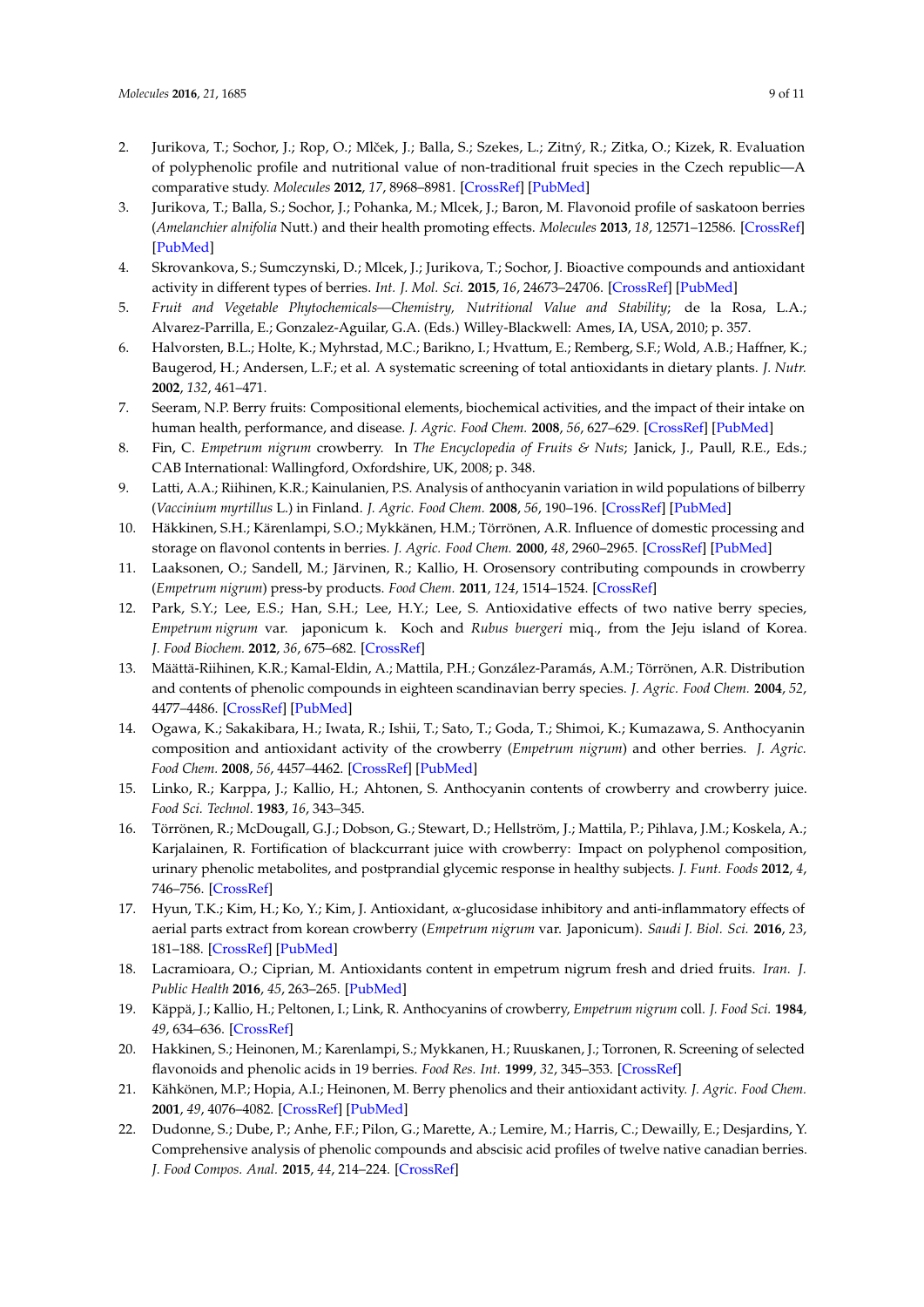- <span id="page-9-0"></span>23. Bakowska-Barczak, A.M.; Marianchuk, M.; Kolodziejczyk, P. Survey of bioactive components in western Canadian berries. *Can. J. Physiol. Pharmacol.* **2007**, *85*, 1139–1152. [\[CrossRef\]](http://dx.doi.org/10.1139/Y07-102) [\[PubMed\]](http://www.ncbi.nlm.nih.gov/pubmed/18066116)
- <span id="page-9-1"></span>24. Vaisanen, M.; Martz, F.; Kaarlejarvi, E.; Julkunen-Tiitto, R.; Stark, S. Phenolic responses of mountain crowberry (*Empetrum nigrum* ssp. hermaphroditum) to global climate change are compound specific and depend on grazing by reindeer (rangifer tarandus). *J. Chem. Ecol.* **2013**, *39*, 1390–1399. [\[CrossRef\]](http://dx.doi.org/10.1007/s10886-013-0367-z) [\[PubMed\]](http://www.ncbi.nlm.nih.gov/pubmed/24287946)
- <span id="page-9-3"></span>25. Kellogg, J.; Wang, J.; Flint, C.; Ribnicky, D.; Kuhn, P.; De Mejia, E.G.; Raskin, I.; Lila, M.A. Alaskan wild berry resources and human health under the cloud of climate change. *J. Agric. Food Chem.* **2010**, *58*, 3884–3900. [\[CrossRef\]](http://dx.doi.org/10.1021/jf902693r) [\[PubMed\]](http://www.ncbi.nlm.nih.gov/pubmed/20025229)
- <span id="page-9-2"></span>26. Viljakainen, S.; Visti, A.; Laakso, S. Concentrations of organic acids and soluble sugars in juices from nordic berries. *Acta Agric. Scand. Sect. B Soil Plant Sci.* **2002**, *52*, 101–109. [\[CrossRef\]](http://dx.doi.org/10.1080/090647102321089846)
- <span id="page-9-4"></span>27. Mlcek, J.; Jurikova, T.; Skrovankova, S.; Sochor, J. Quercetin and its anti-allergic immune response. *Molecules* **2016**, *21*, 623. [\[CrossRef\]](http://dx.doi.org/10.3390/molecules21050623) [\[PubMed\]](http://www.ncbi.nlm.nih.gov/pubmed/27187333)
- <span id="page-9-5"></span>28. Nakajima, J.; Tanaka, I.; Seo, S.; Yamazaki, M.; Saito, K. LC/ PDA/ESI-MS profiling and radical scavenging activity of anthocyanins in various berries. *J. Biomed. Biotechnol.* **2004**, *2004*, 241–247. [\[CrossRef\]](http://dx.doi.org/10.1155/S1110724304404045) [\[PubMed\]](http://www.ncbi.nlm.nih.gov/pubmed/15577184)
- <span id="page-9-6"></span>29. Heyman, L.; Axling, U.; Blanco, N.; Sterner, O.; Holm, C.; Berger, K. Evaluation of beneficial metabolic effects of berries in high-fat fed c57bl/6j mice. *J. Nutr. Metab.* **2014**, *2014*, 403041. [\[CrossRef\]](http://dx.doi.org/10.1155/2014/403041) [\[PubMed\]](http://www.ncbi.nlm.nih.gov/pubmed/24669315)
- <span id="page-9-7"></span>30. Bae, H.S.; Kim, H.J.; Kang, J.H.; Kudo, R.; Hosoya, T.; Kumazawa, S.; Jun, M.; Kim, O.Y.; Ahn, M.R. Anthocyanin profile and antioxidant activity of various berries cultivated in Korea. *Natl. Prod. Commun.* **2015**, *10*, 963–968.
- <span id="page-9-8"></span>31. Koskela, A.K.; Anttonen, M.J.; Soininen, T.H.; Saviranta, N.M.; Auriola, S.; Julkunen-Tiitto, R.; Karjalainen, R.O. Variation in the anthocyanin concentration of wild populations of crowberries (*Empetrum nigrum* subsp. hermaphroditum). *J. Agric. Food Chem.* **2010**, *58*, 12286–12291. [\[CrossRef\]](http://dx.doi.org/10.1021/jf1037695) [\[PubMed\]](http://www.ncbi.nlm.nih.gov/pubmed/21058654)
- <span id="page-9-9"></span>32. Hellstrom, J.; Mattila, P.; Karjalaien, R. Stability of anthocyanins in berry juices stored at different temperatures. *J. Food Compos. Anal.* **2013**, *31*, 12–19. [\[CrossRef\]](http://dx.doi.org/10.1016/j.jfca.2013.02.010)
- <span id="page-9-10"></span>33. Koponen, J.M.; Happonen, A.M.; Mattila, P.H.; Törrönen, A.R. Contents of anthocyanins and ellagitannins in selected foods consumed in Finland. *J. Agric. Food Chem.* **2007**, *55*, 1612–1619. [\[CrossRef\]](http://dx.doi.org/10.1021/jf062897a) [\[PubMed\]](http://www.ncbi.nlm.nih.gov/pubmed/17261015)
- <span id="page-9-11"></span>34. Kallio, H.; Pallasaho, S.; Karppa, J.; Linko, R.R. Comparison of the half-lives of the anthocyanins in the juice of crowberry, *Empetrum nigrum*. *J. Food Sci.* **1986**, *51*, 408–410. [\[CrossRef\]](http://dx.doi.org/10.1111/j.1365-2621.1986.tb11142.x)
- <span id="page-9-12"></span>35. *Antioxidant Methodology: In Vivo and In Vitro Concepts*; Aruoma, O.I.; Cuppet, S.L. (Eds.) AOCS Press: Champaign, IL, USA, 1997; p. 241.
- <span id="page-9-13"></span>36. Akasbi, M.; Shoeman, W.D.; Csallany, A.S. High performance liquid chromatography of selected phenolic compounds in olive oils. *J. Am. Oil Chem. Soc.* **1993**, *70*, 367–370. [\[CrossRef\]](http://dx.doi.org/10.1007/BF02552708)
- 37. Gazdik, Z.; Reznicek, V.; Adam, V.; Zitka, O.; Jurikova, T.; Krska, B.; Matuskovic, J.; Plsek, J.; Saloun, J.; Horna, A.; et al. Use of Liquid Chromatography with Electrochemical Detection for the Determination of Antioxidants in Less Common Fruits. *Molecules* **2008**, *13*, 2823–2836. [\[CrossRef\]](http://dx.doi.org/10.3390/molecules131102823) [\[PubMed\]](http://www.ncbi.nlm.nih.gov/pubmed/19015622)
- <span id="page-9-17"></span>38. Gazdik, Z.; Zitka, O.; Reznicek, V.; Adam, V.; Krska, B.; Plsek, J.; Jurikova, T.; Saloun, J.; Babula, P.; Kizek, R. Utilization of HPLC-ED techniques for the screening of functional foods from resources of biodiversity. *Agriculture* **2009**, *55*, 80–87.
- <span id="page-9-14"></span>39. Sochor, J.; Ryvolova, M.; Krystofova, O.; Salas, P.; Hubalek, J.; Adam, V.; Trnkova, L.; Havel, L.; Beklova, M.; Zehnalek, J.; et al. Fully automated spectrometric protocols for determination of antioxidant activity: Advantages and disadvantages. *Molecules* **2010**, *15*, 8618–8640. [\[CrossRef\]](http://dx.doi.org/10.3390/molecules15128618) [\[PubMed\]](http://www.ncbi.nlm.nih.gov/pubmed/21116230)
- <span id="page-9-15"></span>40. Kim, K.C.; Lee, I.K.; Kang, K.A.; Kim, D.; Moon, J.Y.; Yoo, B.S.; Hyun, J.W. *Empetrum nigrum* var. japonicum extract suppresses γ-ray radiation-induced cell damage via inhibition of oxidative stress. *Am. J. Chin. Med.* **2011**, *39*, 161–170. [\[CrossRef\]](http://dx.doi.org/10.1142/S0192415X11008725) [\[PubMed\]](http://www.ncbi.nlm.nih.gov/pubmed/21213406)
- <span id="page-9-16"></span>41. Kim, K.C.; Kim, D.; Kim, S.C.; Jung, E.; Park, D.; Hyun, J.W. *Empetrum nigrum* var. japonicum extract suppresses ultraviolet B-induced cell damage via absorption of radiation and inhibition of oxidative stress. *Evid. Based Complement. Altern. Med.* **2013**, 983609.
- <span id="page-9-18"></span>42. Halvorsen, B.L.; Carlsen, M.H.; Phillips, K.M.; Bøhn, S.K.; Holte, K.; Jacobs, D.R., Jr.; Blomhoff, R. Content of redox-active compounds in foods consumed in US. *Am. J. Clin. Nutr.* **2006**, *84*, 95–135. [\[PubMed\]](http://www.ncbi.nlm.nih.gov/pubmed/16825686)
- <span id="page-9-19"></span>43. Ermilova, E.V.; Kadyrova, T.V.; Krasnov, E.A.; Khazanov, V.A.; Il'yushenko, S.V.; Pisareva, S.I. Dense crowberry extract: Production technology, antioxidant and antihypoxant activity. *Pharma.Chem. J.* **2011**, *35*, 610–612. [\[CrossRef\]](http://dx.doi.org/10.1023/A:1015197827847)